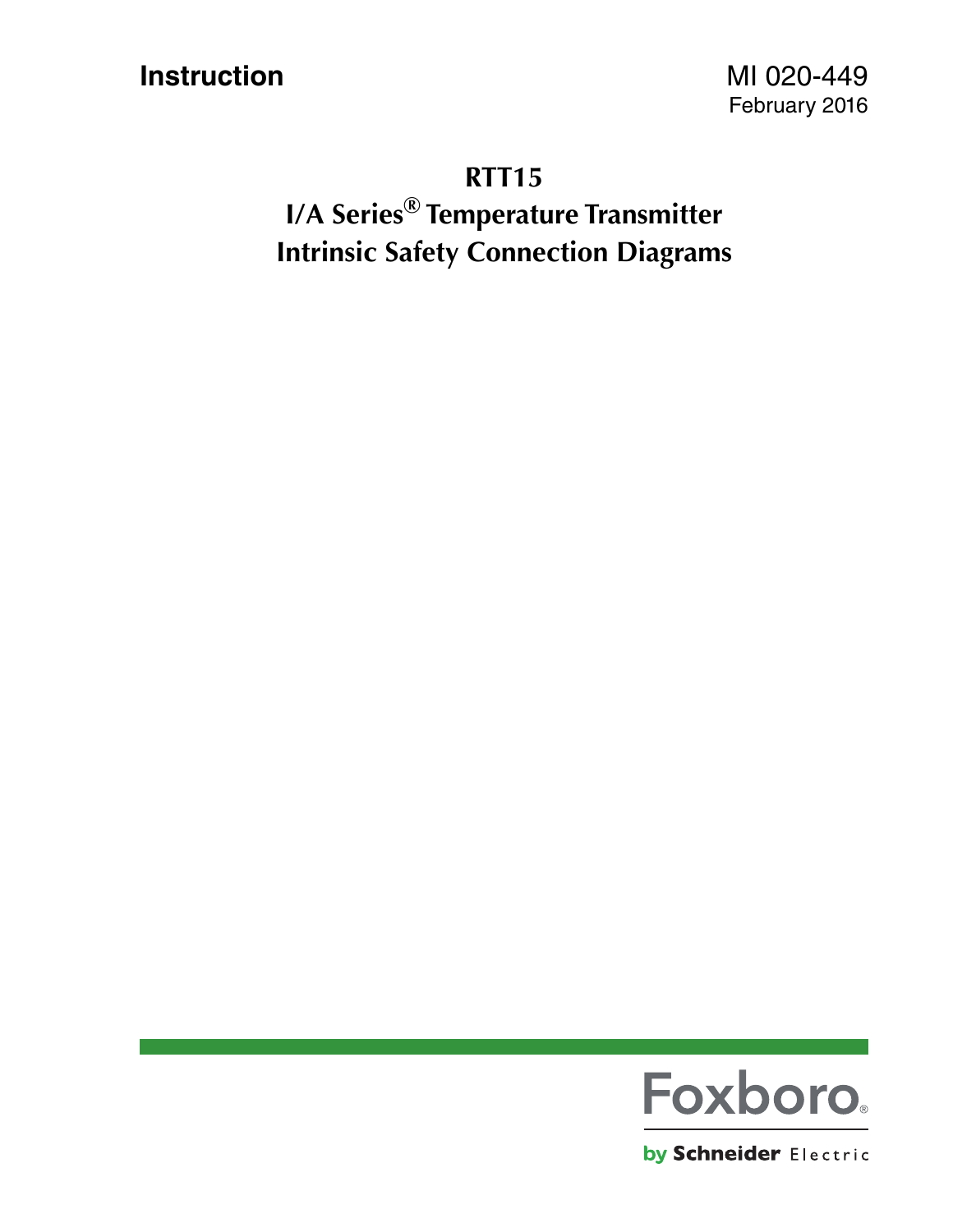## FM/CSA Installation for Models RTT15-H, -T



The Transmitter must be installed according to National Electrical Code (ANSI-NFPA 70). When installed in Class II locations, the Transmitter shall be installed in an enclosure with a specified ingress protection of IP6X according to IEC60529 and dust-tight conduit seals must be used.

Equipment that is FM-approved for intrinsic safety may be connected to barriers based on the ENTITY CONCEPT. This concept permits interconnection of approved transmitters, meters and other devices in combinations which have not been specifically examined by FM, provided that the agency's criteria are met. The combination is then intrinsically safe, if the entity concept is acceptable to the authority having jurisdiction over the installation.

The entity concept criteria are as follows:

- The intrinsically safe devices, other than barriers, must not be a source of power.
- $\blacklozenge$  The maximum voltage  $U_i$  ( $V_{max}$ ) and current  $I_i$  ( $I_{max}$ ), and maximum power  $P_i$  $(P<sub>max</sub>)$ , which the device can receive and remain intrinsically safe, must be equal to or greater than the voltage (U<sub>0</sub> or V<sub>0C</sub> or V<sub>t</sub>) and current (I<sub>0</sub> or I<sub>sc</sub> or I<sub>t</sub>) and the power P<sub>0</sub> which can be delivered by the barrier.
- $\blacklozenge$  The sum of the maximum unprotected capacitance  $(C_i)$  for each intrinsically safe device and the interconnecting wiring must be less than the capacitance  $(C_a)$  which can be safely connected to the barrier.
- $\blacklozenge$  The sum of the maximum unprotected inductance  $(L_i)$  for each intrinsically safe device and the interconnecting wiring must be less than the inductance  $(L_a)$  which can be safely connected to the barrier.
- $\bullet$  The entity parameters  $U_o$ ,  $V_{oc}$ , or  $V_t$  and  $I_o$ ,  $I_{sc}$  or  $I_t$ , and  $C_a$  and  $L_a$  for barriers are provided by the barrier manufacturer.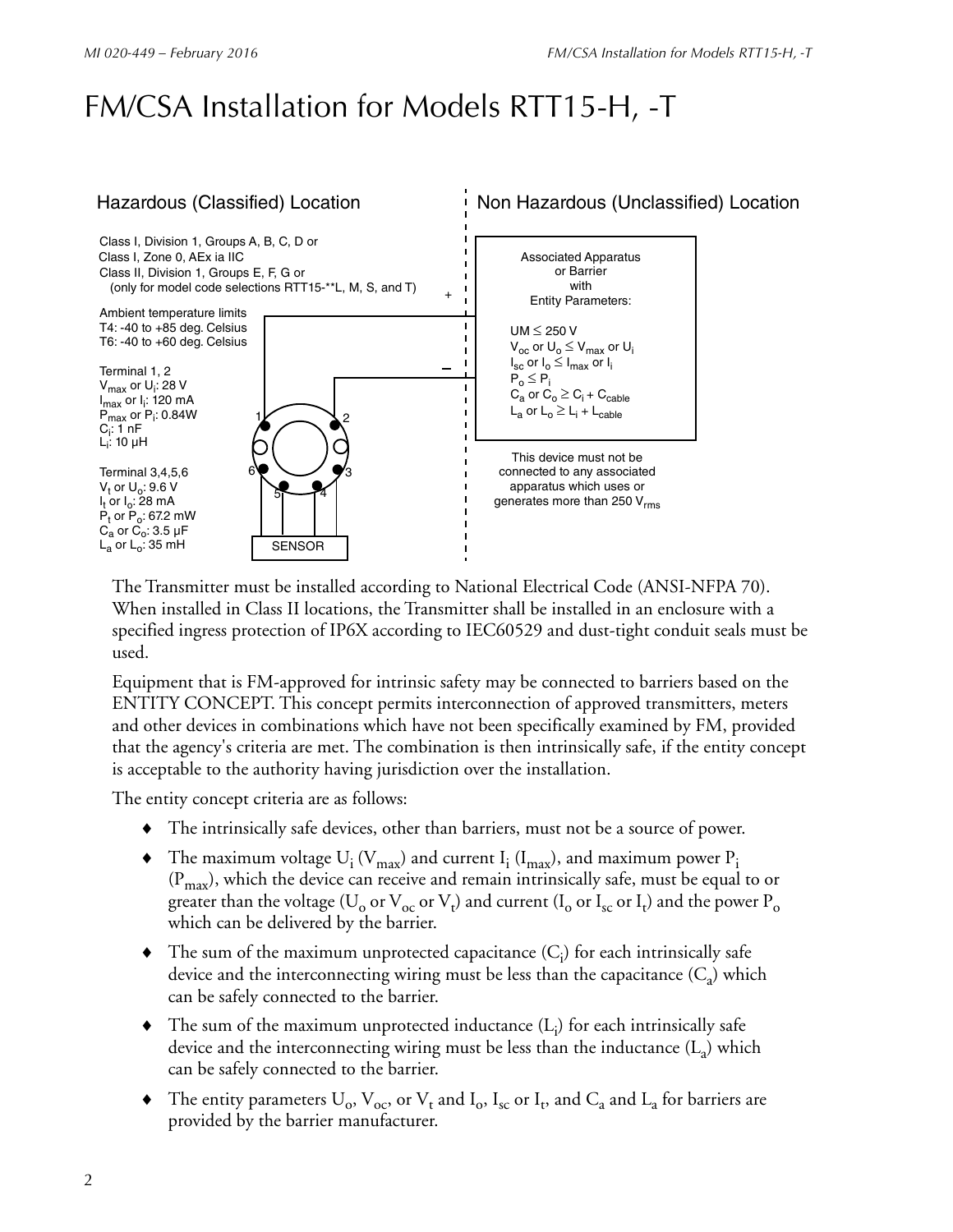## FM Installation for RTT15-H, -T with L1 Display



Installation must be in accordance with ANSI/ISA-RP12.06.01 "Recommended Practice for Wiring Methods for Hazardous (Classified) Locations Instruments Part 1: Intrinsic Safety" and the National Electrical Code (ANSI-NFPA 70). When installed in Class II locations, the Transmitter shall be installed in an enclosure with a specified ingress protection of IP6X according to IEC60529 and dust-tight conduit seals must be used.

Equipment that is FM-approved for intrinsic safety may be connected to FM approved barriers based on the ENTITY CONCEPT. This concept permits interconnection of approved transmitters, meters and other devices in combinations which have not been specifically examined by FM, provided that the agency's criteria are met. The combination is then intrinsically safe, if the entity concept is acceptable to the authority having jurisdiction over the installation.

The entity concept criteria are as follows:

- The intrinsically safe devices, other than barriers, must not be a source of power.
- $\blacklozenge$  The maximum voltage  $U_i$  ( $V_{max}$ ) and current  $I_i$  ( $I_{max}$ ), and maximum power  $P_i$  $(P<sub>max</sub>)$ , which the device can receive and remain intrinsically safe, must be equal to or greater than the voltage (U<sub>0</sub> or V<sub>0C</sub> or V<sub>t</sub>) and current (I<sub>0</sub> or I<sub>sc</sub> or I<sub>t</sub>) and the power P<sub>0</sub> which can be delivered by the barrier.
- $\blacklozenge$  The sum of the maximum unprotected capacitance  $(C_i)$  for each intrinsically safe device and the interconnecting wiring must be less than the capacitance  $(C_{a})$  which can be safely connected to the barrier.
- $\blacklozenge$  The sum of the maximum unprotected inductance  $(L_i)$  for each intrinsically safe device and the interconnecting wiring must be less than the inductance  $(L_a)$  which can be safely connected to the barrier.
- $\bullet$  The entity parameters  $U_o$ ,  $V_{oc}$ , or  $V_t$  and  $I_o$ ,  $I_{sc}$  or  $I_t$ , and  $C_a$  and  $L_a$  for barriers are provided by the barrier manufacturer.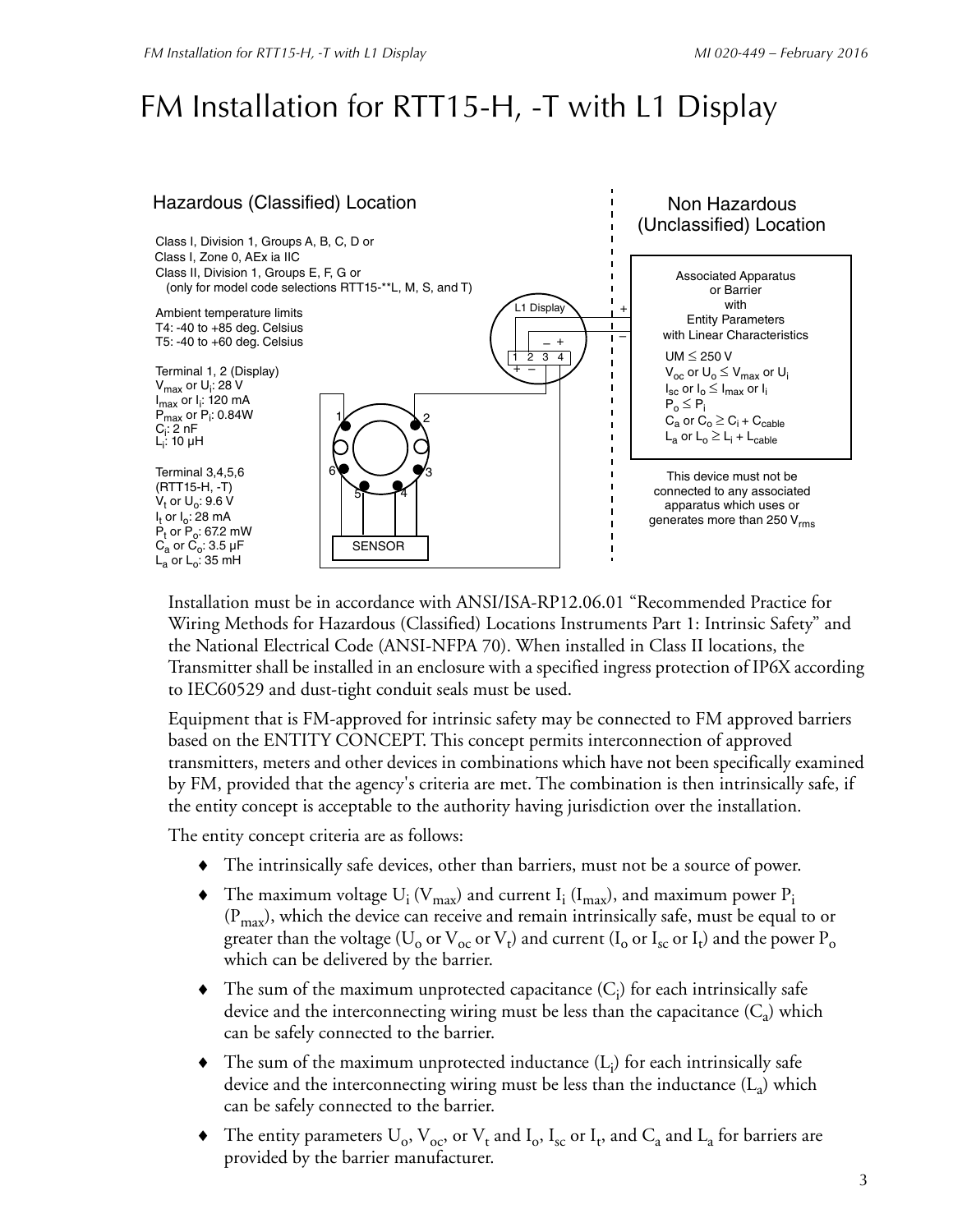### FM/CSA Installation for Models RTT15-F, -P



|  | <b>Entity Parameters</b> |
|--|--------------------------|
|--|--------------------------|

| Terminal 1,2                                                                                  |                          |                             |                               |                                      |  |  |
|-----------------------------------------------------------------------------------------------|--------------------------|-----------------------------|-------------------------------|--------------------------------------|--|--|
| Class I, Zone 0, AEx ia IIC, Entity/FISCO                                                     |                          |                             |                               |                                      |  |  |
| IS, Class I, Division 1, Group A, B, C, D<br>Class II, Division 1, Group E, F, G Entity/FISCO |                          |                             |                               |                                      |  |  |
| <b>Barrier</b><br>Type:                                                                       | Linear<br><b>Barrier</b> | Trapezoid<br><b>Barrier</b> | Suitable for FISCO<br>Systems | Suitable for FISCO<br><b>Systems</b> |  |  |
| T1.74:                                                                                        | $T_a \leq +85^{\circ}$ C | $T_a \leq +75^{\circ}C$     | $T_a \leq +85^{\circ}$ C      | $T_a \leq +85^{\circ}$ C             |  |  |
| T5:                                                                                           | $T_a \leq +70^{\circ}C$  | $T_a \leq +65^{\circ}C$     | $T_a \leq +60^{\circ}C$       | $T_a \leq +60^{\circ}C$              |  |  |
| T6:                                                                                           | $T_a \leq +60^{\circ}C$  | $T_a \leq +45^{\circ}C$     | $T_a \leq +45^{\circ}$ C      | $T_a \leq +45^{\circ}C$              |  |  |
| $V_{\text{max}}$ or $U_i$                                                                     | 30 V                     | 30 V                        | 17.5 V                        | 15 V                                 |  |  |
| $I_{max}$ or $I_i$                                                                            | 120 mA                   | 300 mA                      | 250 mA                        | any                                  |  |  |
| $P_i$                                                                                         | 0.84W                    | 1.3W                        | 2.0 W                         | any                                  |  |  |
| $C_i$                                                                                         | 2.0 <sub>nP</sub>        | $2.00$ nF                   | $2.00$ nF                     | $2.0 \text{ nF}$                     |  |  |
| $L_i$                                                                                         | $1 \mu H$                | 1 µH                        | 1 µH                          | 1 µH                                 |  |  |

See Installation Notes.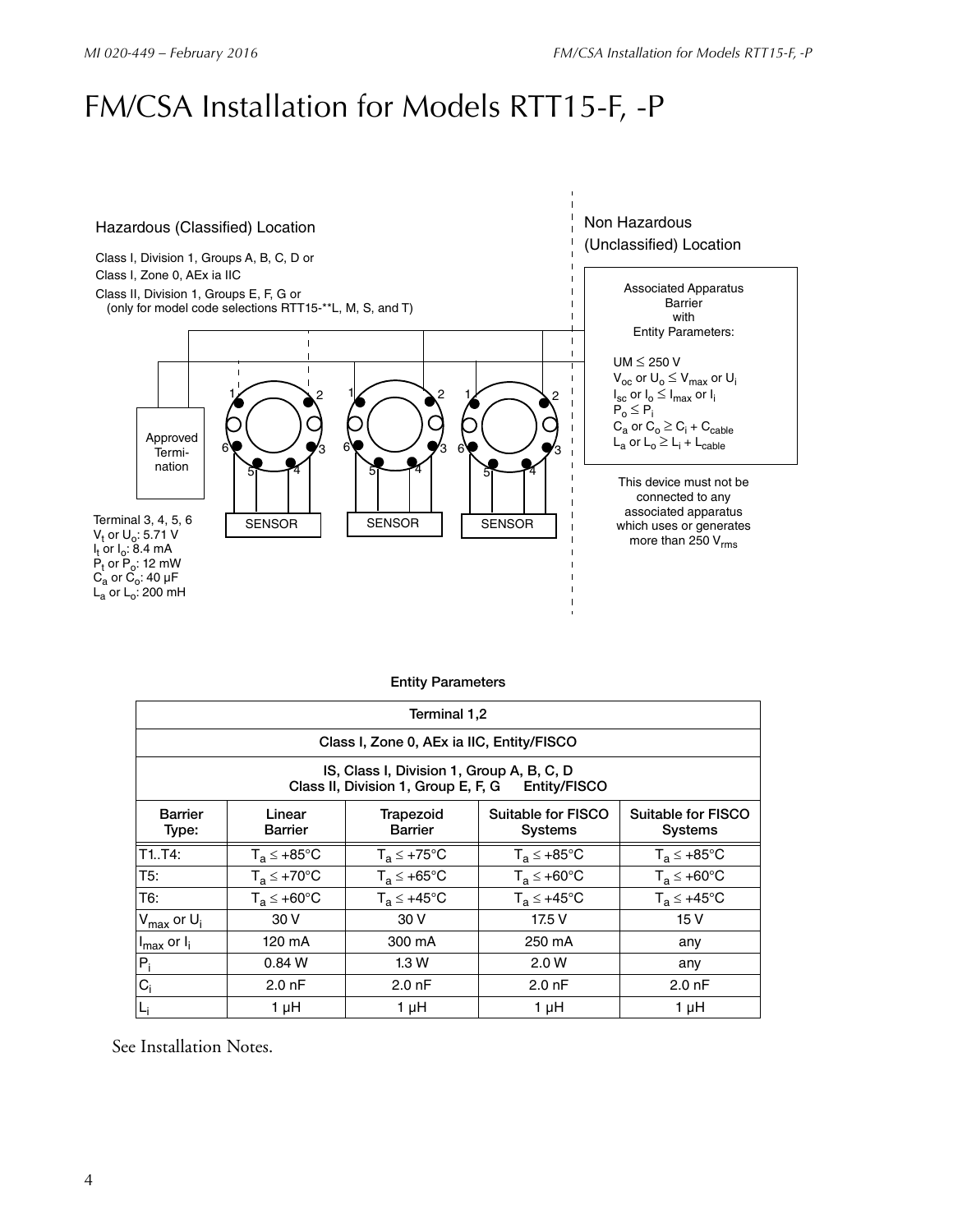## FM/CSA Installation for Models RTT15-F, -P



| 1,2 Terminal                                           |                               |                                        |  |  |  |
|--------------------------------------------------------|-------------------------------|----------------------------------------|--|--|--|
| Class I, Zone 1, AEx ib IIC<br>Entity/FISCO            |                               |                                        |  |  |  |
| IS, Class I, Division 2, Group A, B, C, D Entity/FISCO |                               |                                        |  |  |  |
| <b>Barrier</b><br>Type:                                | Rectangular<br><b>Barrier</b> | <b>FISCO</b><br><b>Segment Coupler</b> |  |  |  |
| $\overline{T}1.74$ :                                   | $T_a \leq +85^{\circ}$ C      | $T_a \leq +85^{\circ}$ C               |  |  |  |
| T5:                                                    | $T_a \leq +75^{\circ}$ C      | $T_a \leq +75^{\circ}$ C               |  |  |  |
| T6:                                                    | $T_a \leq +60^{\circ}$ C      | $T_a \leq +60^{\circ}$ C               |  |  |  |
| V <sub>max</sub> or U <sub>i</sub>                     | 30 V                          | 17.5 V                                 |  |  |  |
| $I_{max}$ or $I_i$                                     | 250 mA                        | any                                    |  |  |  |
| $P_i$                                                  | 5.32 W                        | any                                    |  |  |  |
| $C_i$                                                  | $2.0 \text{ nF}$              | $2.0 \text{ nF}$                       |  |  |  |
|                                                        | 1 µH                          | 1 µH                                   |  |  |  |

See Installation Notes.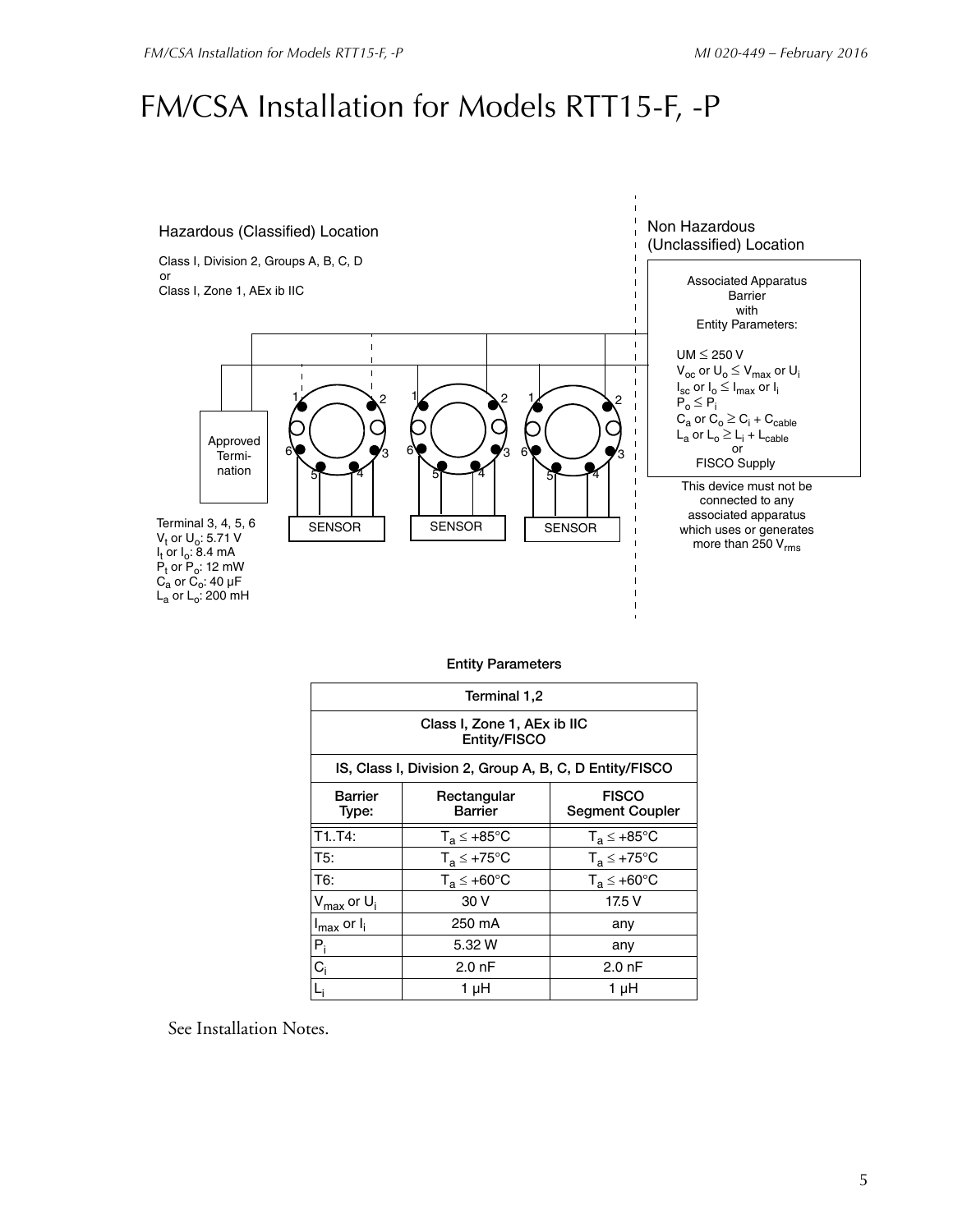## FM/CSA Installation for Models RTT15-F, -P



| T1.T4:  | $-40^{\circ}$ C $\leq$ T <sub>a</sub> $\leq$ +85°C            |
|---------|---------------------------------------------------------------|
| IT5:    | $-40^{\circ}$ C $\leq$ T <sub>a</sub> $\leq$ +75 $^{\circ}$ C |
| $1$ T6: | $-40^{\circ}$ C $\leq$ T <sub>a</sub> $\leq$ +60 $^{\circ}$ C |

See Installation Notes.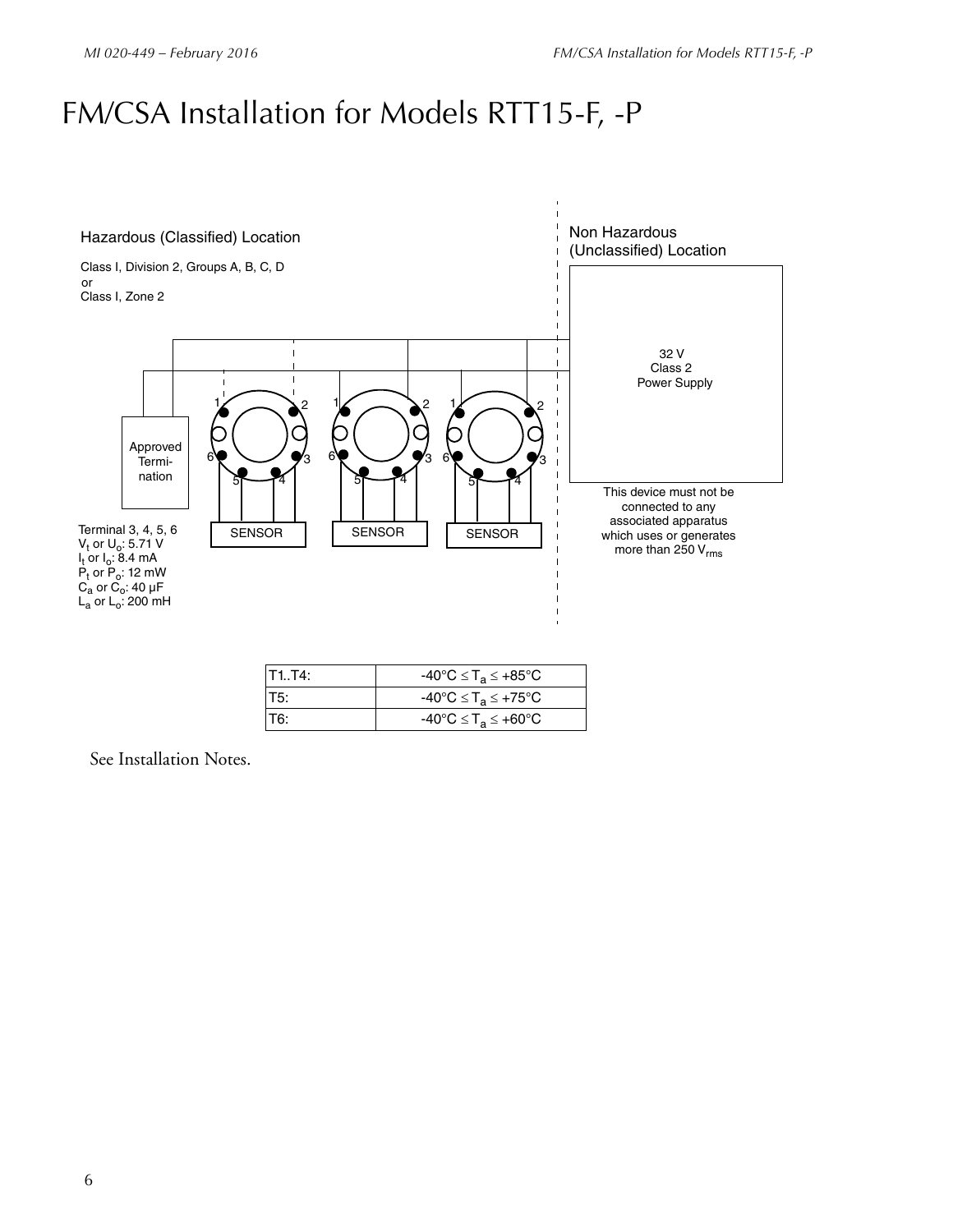# Installation Notes for RTT15-F and RTT15-P

#### FM/CSA

For installation in the US, the RTT15-F, -P must be installed according to National Electrical Code (ANSI-NFPA 70). When installed in Class II locations, the Transmitter RTT15-F, -P shall be installed in an enclosure with a specified ingress protection of IP6X according to IEC60529 or 250 Type 4, 4X, 6 or 6P.

For installation in Canada, the transmitter must be installed in a suitable enclosure to meet installation codes stipulated in the Canadian Electrical Code (CEC).

### The Entity Concept

Equipment that is FM/CSA-approved for intrinsic safety may be connected to barriers based on the ENTITY CONCEPT. This concept permits interconnection of approved transmitters, meters, and other devices in combinations which have not been specifically examined by FM/CSA, provided that the agency's criteria are met. The combination is intrinsically safe if the entity concept is acceptable to the authority having jurisdiction over the installation.

The entity concept criteria are as follows:

- The intrinsically safe devices, other than barriers, must not be a source of power.
- $\blacklozenge$  The maximum voltage U<sub>i</sub> (V<sub>max</sub>) and current I<sub>i</sub> (I<sub>max</sub>), and maximum power P<sub>i</sub>  $(P<sub>max</sub>)$ , which the device can receive and remain intrinsically safe, must be equal to or greater than the voltage (U<sub>0</sub> or V<sub>oc</sub> or V<sub>t</sub>) and current (I<sub>0</sub> or I<sub>sc</sub> or I<sub>t</sub>) and the power P<sub>0</sub> which can be delivered by the barrier.
- $\blacklozenge$  The sum of the maximum unprotected capacitance  $(C_i)$  for each intrinsically safe device and the interconnecting wiring must be less than the capacitance  $(C_a)$  which can be safely connected to the barrier.
- $\blacklozenge$  The sum of the maximum unprotected inductance  $(L_i)$  for each intrinsically safe device and the interconnecting wiring must be less than the inductance  $(L_2)$  which can be safely connected to the barrier.
- $\bullet$  The entity parameters  $U_o$ ,  $V_{oc}$  or  $V_t$  and  $I_o$ ,  $I_{SC}$  or  $I_t$ , and  $C_a$  and  $L_a$  for barriers are provided by the barrier manufacturer.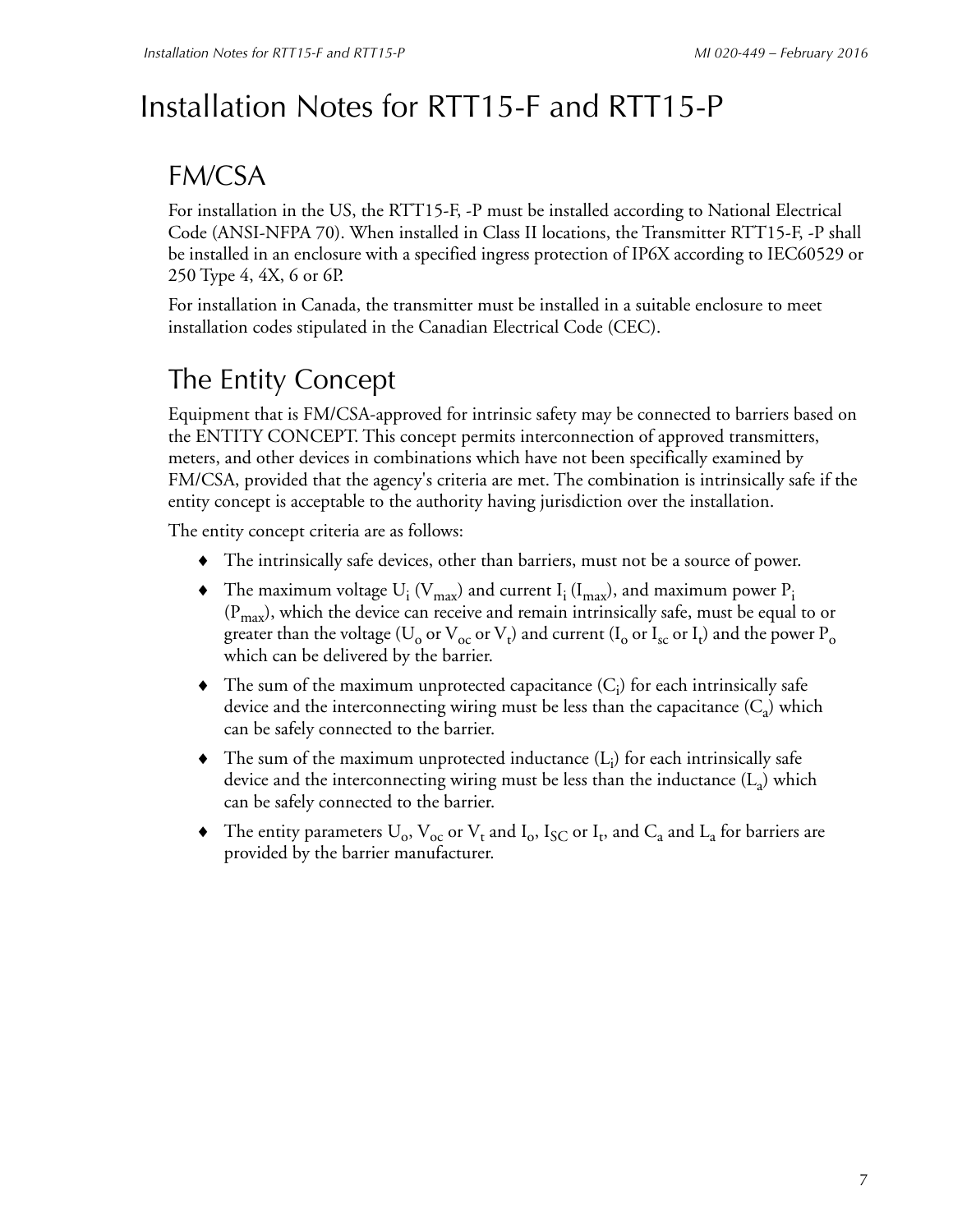### **FISCO**

The FISCO Concept allows the interconnection of intrinsically safe apparatus to associated apparatus not specifically examined in such combination. The criterion for such interconnection is that the voltage (V<sub>max</sub>), the current (I<sub>max</sub>), and the power (P<sub>i</sub>) which intrinsically safe apparatus can receive and remain intrinsically safe, considering faults, must be equal to or greater than the voltage ( $U_o$ ,  $V_{oc}$ ,  $V_t$ ), the current (I<sub>o</sub>, I<sub>sc</sub>, I<sub>t</sub>,) and the power (P<sub>o</sub>) which can be provided by the associated apparatus (supply unit). In addition, the maximum unprotected residual capacitance  $(C_i)$  and inductance  $(L_i)$  of each apparatus (other than the terminators) connected to the fieldbus must be less than or equal to 5 nF and 10 µH respectively.

In each I.S. fieldbus segment only one active source, normally the associated apparatus, is allowed to provide the necessary power for the fieldbus system. The allowed voltage  $(U_o, V_{oc}, V_t)$  of the associated apparatus used to supply the bus must be limited to the range of 14 V dc to 24 V dc. All other equipment connected to the bus cable has to be passive, meaning that the apparatus is not allowed to provide energy to the system, except to a leakage current of 50 µA for each connected device. Separately powered equipment needs a galvanic isolation to insure that the intrinsically safe fieldbus circuit remains passive.

The cable used to interconnect the devices needs to comply with the following parameters:

Loop resistance R: 15 ...150  $\Omega$ /km Inductance per unit length L': 0.4…1 mH/km Capacitance per unit length C': 80 ...200 nF/km  $C'$  = C' line/line + 0.5 C' line/screen, if both lines are floating

or

 $C = C'$  line/line  $+ C'$  line/screen, if the screen is connected to one line Length of spur Cable: max. 30 m Length of trunk cable: max. 1 km Length of splice: max. 1 m

#### Terminators

At each end of the trunk cable an approved line terminator with the following parameters is suitable:

 $R = 90$  ...100  $\Omega$  $C = 0$  ...2.2  $\mu F$ .

System evaluation

The number of passive devices like transmitters, actuators, connected to a single bus segment is not limited due to I.S. reasons. Furthermore, if the above results are respected, the inductance and capacitance of the cable need not be considered and will not impair the intrinsic safety of the installation.

The sensor circuit is not infallibly galvanic isolated from the fieldbus input circuit. However, the galvanic isolation between the circuits is capable of withstanding a test voltage of 500 V ac during 1 minute.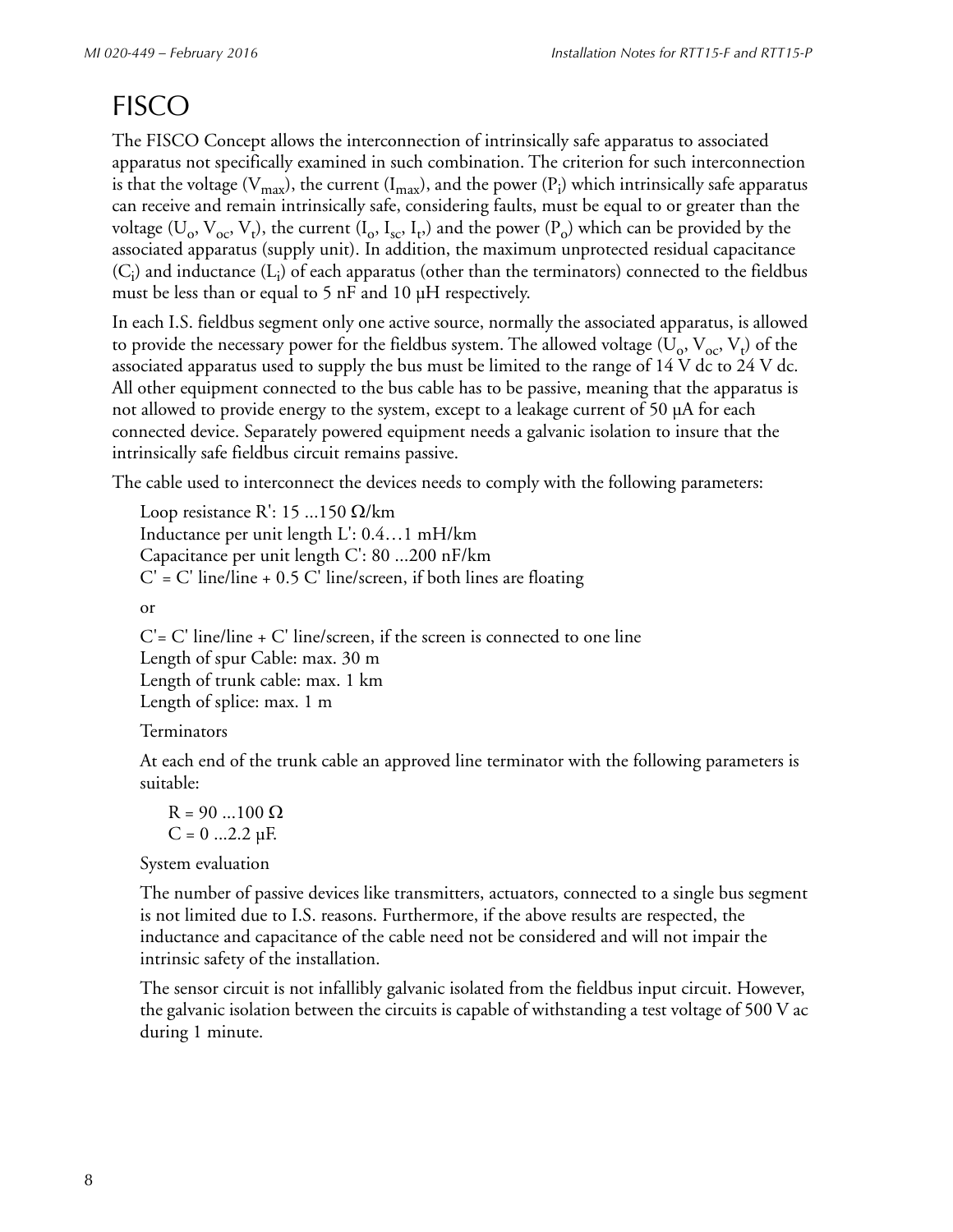#### Installation Notes for FISCO and Entity Concepts

- 1. For FM approvals, the associated apparatus must be FM approved. For CSA approvals, the associated apparatus must be CSA approved.
- 2. The Intrinsic Safety Entity concept allows the interconnection of FM/CSA approved intrinsically safe devices (Div. 1 or Zone 0 or Zone 1) and nonincendive apparatus (Div. 2 or Zone 2), with entity parameters not specifically examined in combination as a system when:  $U_o$  or  $V_{oc}$  or  $V_t \leq V_{max}$ ,  $I_o$  or  $I_{sc}$  or  $I_t \leq I_{max}$ ,  $P_o \leq P_i$ .

 $C_a$  or  $C_o \geq \Sigma C_i + \Sigma C_{cable}$ ,  $L_a$  or  $L_o \geq \Sigma L_i + \Sigma L_{cable}$ ,  $P_o \leq P_i$ .

3. The Intrinsic Safety FISCO concept allows the interconnection of FM/CSA approved intrinsically safe devices with FISCO parameters not specifically examined in combination as a system when:

 $U_o$  or  $V_{oc}$  or  $V_t \leq V_{max}$ ,  $I_o$  or  $I_{sc}$  or  $I_t \leq I_{max}$ ,  $P_o \leq P_i$ .

- 4. Dust-tight conduit seals must be used when installed in Class II and Class III environments.
- 5. Control equipment connected to the Associated Apparatus must not use or generate more than 250  $V_{\rm rms}$  or V dc.
- 6. Installation should be in accordance with ANSI/ISA RP12.6 (except Chapter 5 for FISCO Installations) "Installation of Intrinsically Safe Systems for Hazardous (Classified) Locations" and the National Electrical Code® (ANSI/NFPA 70) Sections 504 and 505.
- 7. The configuration of associated Apparatus must be Factory Mutual Research or CSA approved under the associated concept.
- 8. Associated Apparatus manufacturer's installation drawing must be followed when installing this equipment.
- 9. The (Product Name) Series are approved for Class I, Zone 0, applications. If connecting AEx[ib] associated Apparatus or AEx ib I.S. Apparatus to the (Product Name) Series the I.S. circuit is only suitable for Class I, Zone 1, or Class I, Zone 2, and is not suitable for Class I, Zone 0 or Class I, Division 1, Hazardous (Classified) Locations.
- 10. No revision to drawing without prior FM/CSA approval.
- 11. Simple Apparatus is defined as a device that neither generates nor stores more than 1.5 V, 100 mA, or 25 mW.
- 12. The termination must be NRTL approved, and the resistor must be infallible.
- 13. Resistance between intrinsically safe ground and earth ground must be less than 1.0 ohm.

#### **!** WARNING

For applications in Div. 2 or Zone 2 (Classified Locations) Explosion hazard: Except for field circuits, do not disconnect the apparatus unless the area is known to be nonhazardous.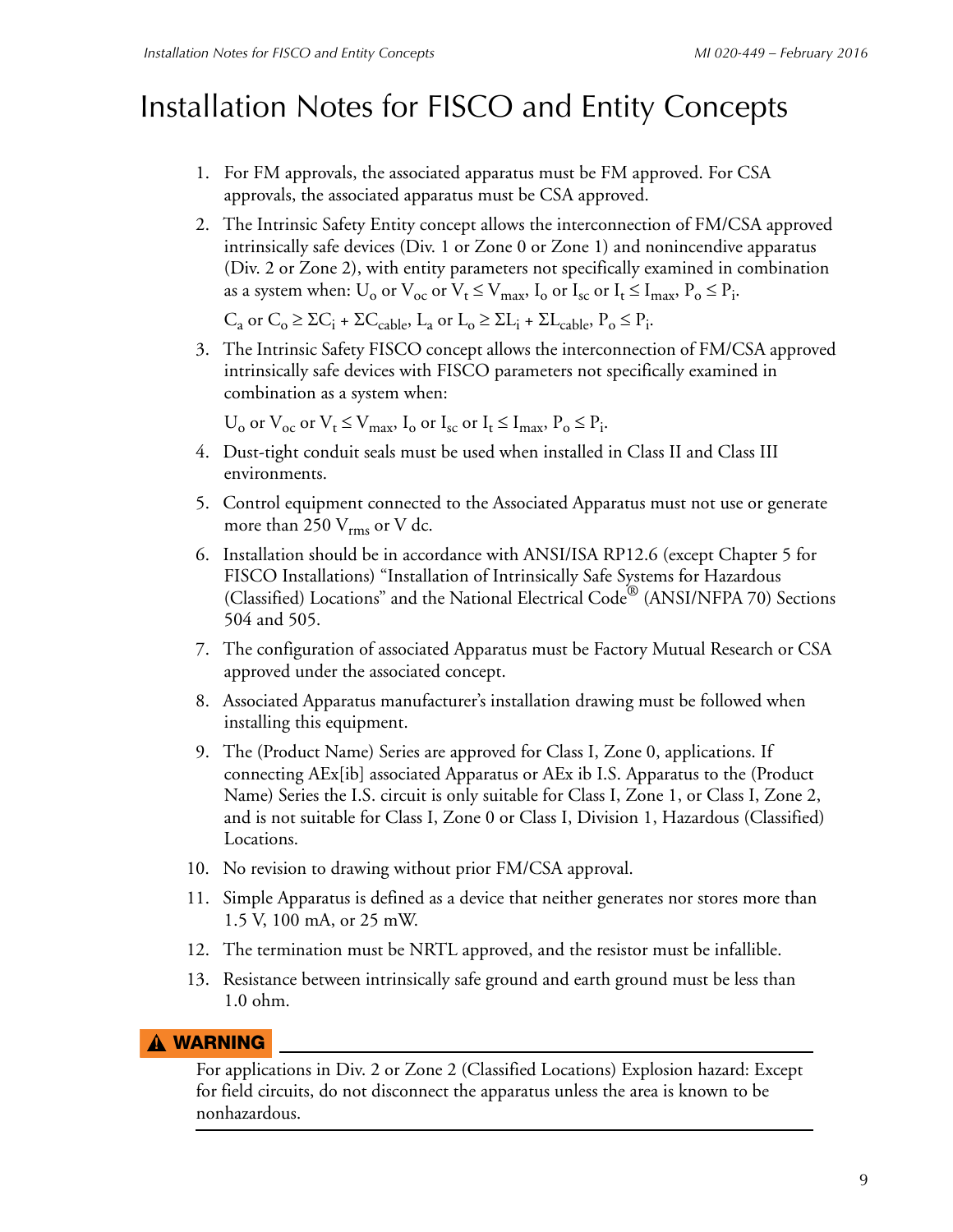#### **!** WARNING

Substitution of components may impair safety.

#### **!** WARNING

To prevent ignition of flammable or combustible atmospheres, disconnect power before servicing.

#### ATEX

The sensor circuit is not infallibly galvanically isolated from the fieldbus input circuit. However, the galvanic isolation between the circuits is capable of withstanding a test voltage of 500 V ac during 1 minute.

The transmitter must be mounted in an enclosure in order to provide a degree of ingress protection of at least IP 20. If the transmitter is installed in a potentially explosive atmosphere where equipment category 1 G is required and if the enclosure in which the transmitter is mounted is made of aluminum, then the requirements of EN 50284, clause 4.3.1 must be taken into account.

The transmitter may only be installed in a potentially explosive atmosphere caused by the presence of combustible dust when mounted in a metal enclosure form B according to DIN43729 that is providing a degree ingress protection of at least IP 6X in accordance with EN 60529, that is suitable for the application and is correctly installed.

Cable entries and blanking elements shall be used that are suitable for the application and correctly installed.

For ambient temperature  $\geq 60^{\circ}$ C, heat resistant cables shall be used with a rating of at least 20 K above the ambient temperature.

For Zone 2 installation of EEx nA IIC without barrier, provisions must be made to the supply to prevent transients from exceeding 40% of  $V_{\text{max}}$ .

Production year of RTT15-F, -P can be taken from the first 2 digits of the serial number.

There are no user serviceable parts inside the transmitter.